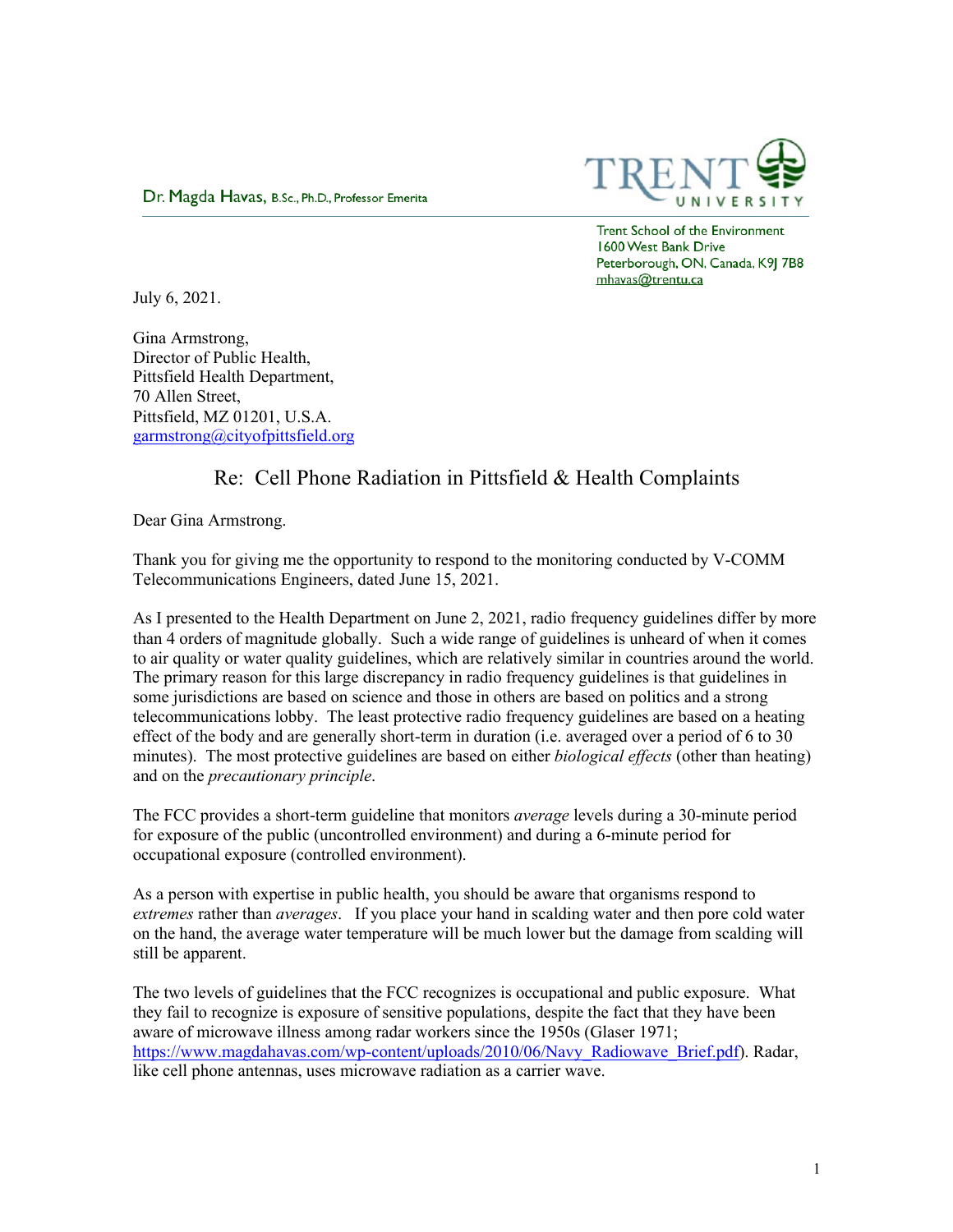Dr. Paul Héroux provided a technical response to the monitoring report you received and I agree with his assessment. I'm providing the biological response of sensitive populations.

In 2004, the World Health Organization held an International Seminar and Working group meeting on EMF Hypersensitivity in Prague. At that meeting this is the definition they used for *electrohypersensitivity*: https://www.who.int/publications/i/item/9789241594127

*". . . a phenomenon where individuals experience adverse health effects while using or being in the vicinity of devices emanating electric, magnetic, or electromagnetic fields (EMFs)."*

*" . . . EHS is a real and sometimes a disabling problem for the affected persons . . . Their exposures are generally several orders of magnitude under the limits in internationally accepted standards."*

It is this last statement that I wish to comment on.

I have been working with people who have been harmed by exposure to electromagnetic radiation at levels well below federal guidelines. In a double-blind, placebo-controlled study, we monitored the reaction of the heart to microwave radiation and found that levels at 0.3% of federal guidelines causes a rapid and/or irregular heart rate among those who are sensitive (Havas et al. 2010; https://bemri.org/publications/dect/341-provocation-study-using-heart-rate-variability-showsmicrowave-radiation-from-2-4ghz-cordless-phone/file.html ).

Further assessment indicates that this response is a "fight or flight" stress response with upregulation of the sympathetic nervous system and down regulation of the parasympathetic nervous system. This reaction occurs even when a person is unaware that s/he is exposed. It is a *physiological* rather than a *psychological* response. This, in combination with effects on the blood (rouleaux formation), provides a perfect storm for cardiovascular problems to arise including the potential for heart attacks and strokes (Havas 2013; https://pubmed.ncbi.nlm.nih.gov/24192494/ ).

The function of the parasympathetic nervous system is to enable the body to rest, digest and heal. It repairs the work of the sympathetic nervous system after a stressful situation. Since the radiation from cell towers occurs 24/7, people are exposed during the day and night. Night-time exposure is particularly damaging since this is the time for the body to heal and regenerate and if the parasympathetic nervous system is down regulated healing does not take place. The more prolonged the exposure the greater the potential damage to health. Consequently, more people in your community are likely to become ill should the exposures not be reduced.

If we use the values and assess the results provided by V-Comm, they state that the "measured maximum % of FCC standard for public-uncontrolled environment in vicinity of site Pittsfield SE was **1.66%**" (page 1). This level is **5 times higher** than what our experiments document as being harmful (i.e. **0.3%**).

Indeed, if we examine the field measurements (provided in Table 2, page 7), five of the 17 values exceed 0.3% of the guidelines. In other words, 29% of the locations monitored would be harmful to those who have EHS and who have a cardiovascular response.

In most cases of environmental pollutants, science precedes policy by 3 to 5 decades. This is the case for tobacco, asbestos, DDT, PCBs, lead, mercury etc. The research on the biological and